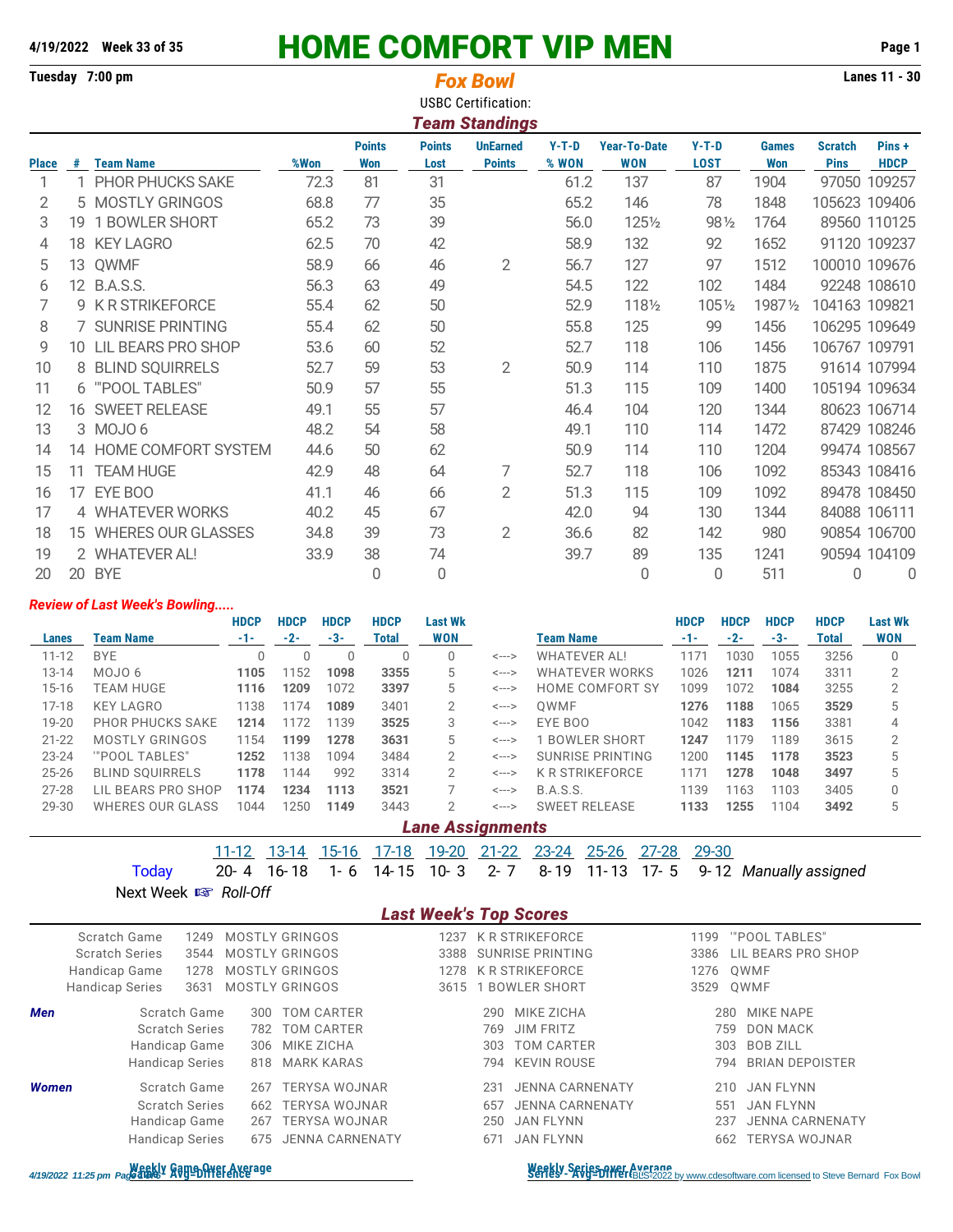## **4/19/2022 Week 33 of 35 HOME COMFORT VIP MEN Page 2**

|       | <b>Weekly Game Over Average</b> |                                 |      |                  |                                       | <b>Weekly Series over Average</b> |                   |                                    |                                             |                                      |  |  |  |  |
|-------|---------------------------------|---------------------------------|------|------------------|---------------------------------------|-----------------------------------|-------------------|------------------------------------|---------------------------------------------|--------------------------------------|--|--|--|--|
|       |                                 | <b>Game - Avg=Difference</b>    |      |                  |                                       |                                   |                   | <b>Series - Avg=Difference</b>     |                                             |                                      |  |  |  |  |
| Men   |                                 |                                 |      | $290 - 212 = 78$ | MIKE ZICHA                            |                                   |                   | 755 - 618=137                      | <b>MARK KARAS</b>                           |                                      |  |  |  |  |
|       |                                 |                                 |      | $279 - 203 = 76$ | <b>BOB ZILL</b>                       |                                   |                   | $689 - 573 = 116$                  | <b>BRIAN DEPOISTER</b>                      |                                      |  |  |  |  |
|       |                                 |                                 |      | $300 - 226 = 74$ | <b>TOM CARTER</b>                     |                                   |                   | $716 - 603 = 113$                  | <b>KEVIN ROUSE</b>                          |                                      |  |  |  |  |
| Women |                                 |                                 |      | $267 - 229 = 38$ | <b>TERYSA WOJNAR</b>                  |                                   |                   | $551 - 555 = -4$                   | <b>JAN FLYNN</b>                            |                                      |  |  |  |  |
|       |                                 |                                 |      | $210 - 185 = 25$ | <b>JAN FLYNN</b>                      |                                   |                   | $657 - 669 = -12$                  |                                             | <b>JENNA CARNENATY</b>               |  |  |  |  |
|       |                                 |                                 |      | 231 - 223=8      | <b>JENNA CARNENATY</b>                |                                   |                   | $662 - 687 = -25$                  | <b>TERYSA WOJNAR</b>                        |                                      |  |  |  |  |
|       |                                 |                                 |      |                  |                                       | <b>Season High Scores</b>         |                   |                                    |                                             |                                      |  |  |  |  |
|       | Scratch Game                    |                                 |      |                  | 1281 MOSTLY GRINGOS                   |                                   |                   | 1274 SUNRISE PRINTING              |                                             | 1246 PHOR PHUCKS SAKE                |  |  |  |  |
|       | <b>Scratch Series</b>           |                                 | 3618 |                  | MOSTLY GRINGOS                        |                                   |                   | 3605 SUNRISE PRINTING              |                                             |                                      |  |  |  |  |
|       | Handicap Game                   |                                 | 1388 | EYE BOO          |                                       |                                   |                   | 1380 PHOR PHUCKS SAKE              | 3566 K R STRIKEFORCE                        |                                      |  |  |  |  |
|       | <b>Handicap Series</b>          |                                 |      |                  | 3763 EYE BOO<br>3879 PHOR PHUCKS SAKE |                                   |                   |                                    | 1367 BLIND SQUIRRELS<br>3762 MOSTLY GRINGOS |                                      |  |  |  |  |
|       |                                 |                                 |      |                  |                                       |                                   |                   |                                    |                                             |                                      |  |  |  |  |
| Men   |                                 | Scratch Game                    |      |                  | 300 MARK KARAS                        |                                   |                   | 300 JIM FRITZ                      |                                             | 300 GLENN ITTER                      |  |  |  |  |
|       |                                 |                                 |      | 300              | <b>CURT BRADFORD</b>                  |                                   | 300               | <b>DAN RACK</b>                    |                                             | 300 JASON WOJNAR                     |  |  |  |  |
|       |                                 |                                 |      |                  | 300 BRAD PAYNTER                      |                                   | 300               | <b>JIM BLUMSTEIN</b>               |                                             | 300 DON MACK                         |  |  |  |  |
|       |                                 |                                 |      |                  |                                       |                                   | 300               | <b>JEFF BICEK</b>                  |                                             | 300 KEITH SPLITGERBER                |  |  |  |  |
|       |                                 | <b>Scratch Series</b>           |      |                  | 825 MICHAEL NAPE JR                   |                                   |                   | 813 JASON WOJNAR                   |                                             | 812 JEFF BICEK                       |  |  |  |  |
|       |                                 | Handicap Game                   |      |                  | 341 THOM JENNINGS                     |                                   | 331               | JOHN MC CLUSKEY                    | 329                                         | MARK KARAS                           |  |  |  |  |
|       |                                 |                                 |      |                  |                                       |                                   |                   |                                    | 329                                         | AL CORRADINI                         |  |  |  |  |
|       |                                 | <b>Handicap Series</b>          |      |                  | 870 MARK KARAS                        |                                   | 861               | KURT PAVLU                         |                                             | 852 MIKE NOTTELMAN                   |  |  |  |  |
| Women |                                 | Scratch Game                    |      |                  | 300 TERYSA WOJNAR                     |                                   | 288               | <b>JENNA CARNENATY</b>             | 269                                         | JAN FLYNN                            |  |  |  |  |
|       |                                 | <b>Scratch Series</b>           |      |                  | 803 TERYSA WOJNAR                     |                                   | 775               | <b>JENNA CARNENATY</b>             |                                             | 656 JAN FLYNN                        |  |  |  |  |
|       |                                 | Handicap Game                   |      |                  | 307 JAN FLYNN                         |                                   | 300               | <b>TERYSA WOJNAR</b>               |                                             | 298 JENNA CARNENATY                  |  |  |  |  |
|       |                                 | <b>Handicap Series</b>          |      |                  | 805 JENNA CARNENATY                   |                                   |                   | 804 TERYSA WOJNAR                  |                                             | 772 JAN FLYNN                        |  |  |  |  |
|       |                                 |                                 |      |                  |                                       |                                   |                   |                                    |                                             |                                      |  |  |  |  |
|       |                                 | <b>Season Game Over Average</b> |      |                  |                                       |                                   |                   | <b>Season Series over Average</b>  |                                             |                                      |  |  |  |  |
|       |                                 | <b>Game - Avg=Difference</b>    |      |                  |                                       |                                   |                   | <b>Series - Avg=Difference</b>     |                                             |                                      |  |  |  |  |
| Men   |                                 |                                 |      | 278 - 160=118    | THOM JENNINGS                         |                                   |                   | 783 - 591=192                      | <b>MARK KARAS</b>                           |                                      |  |  |  |  |
|       |                                 |                                 |      | 276 - 168=108    | JOHN MC CLUSKEY                       |                                   |                   | 792 - 612=180                      | <b>KURT PAVLU</b>                           |                                      |  |  |  |  |
|       |                                 |                                 |      | 290 - 186=104    | AL CORRADINI                          |                                   |                   | $727 - 561 = 166$                  | ROBERT ZILL III                             |                                      |  |  |  |  |
| Women |                                 |                                 |      | $269 - 187 = 82$ | <b>JAN FLYNN</b>                      |                                   |                   | 775 - 654=121                      |                                             | <b>JENNA CARNENATY</b>               |  |  |  |  |
|       |                                 |                                 |      | 288 - 218 = 70   | <b>JENNA CARNENATY</b>                |                                   |                   | $803 - 702 = 101$                  | <b>TERYSA WOJNAR</b>                        |                                      |  |  |  |  |
|       |                                 |                                 |      | $300 - 232 = 68$ | <b>TERYSA WOJNAR</b>                  |                                   |                   | $625 - 525 = 100$                  | <b>JAN FLYNN</b>                            |                                      |  |  |  |  |
|       |                                 |                                 |      |                  |                                       | <b>Split 1 High Scores</b>        |                   |                                    |                                             |                                      |  |  |  |  |
|       | Scratch Game                    |                                 |      |                  | 1281 MOSTLY GRINGOS                   |                                   |                   | 1274 SUNRISE PRINTING              | 1239                                        | "POOL TABLES"                        |  |  |  |  |
|       | <b>Scratch Series</b>           |                                 |      |                  | 3618 MOSTLY GRINGOS                   |                                   |                   | 3605 SUNRISE PRINTING              |                                             | 3460 LIL BEARS PRO SHOP              |  |  |  |  |
|       | Handicap Game                   |                                 |      | 1388 EYE BOO     |                                       |                                   |                   | 1367 BLIND SQUIRRELS               |                                             | 1334 MOSTLY GRINGOS                  |  |  |  |  |
|       | <b>Handicap Series</b>          |                                 |      | 3763 EYE BOO     |                                       |                                   |                   | 3762 MOSTLY GRINGOS                |                                             | 3707 SUNRISE PRINTING                |  |  |  |  |
|       |                                 |                                 |      |                  |                                       |                                   |                   |                                    |                                             |                                      |  |  |  |  |
| Men   |                                 | Scratch Game                    |      |                  | 300 JIM FRITZ                         |                                   |                   | 300 GLENN ITTER<br><b>DON MACK</b> |                                             | 300 BRAD PAYNTER                     |  |  |  |  |
|       |                                 | <b>Scratch Series</b>           |      |                  | 812 JEFF BICEK                        |                                   | 300<br>810        | <b>ROB WELLS</b>                   | 300                                         | <b>JEFF BICEK</b><br>806 GLENN ITTER |  |  |  |  |
|       |                                 | Handicap Game                   |      |                  | 341 THOM JENNINGS                     |                                   | 331               | JOHN MC CLUSKEY                    | 329                                         | AL CORRADINI                         |  |  |  |  |
|       |                                 | <b>Handicap Series</b>          |      |                  | 852 MIKE NOTTELMAN                    |                                   |                   | 835 TODD RIDGWAY                   |                                             | 834 AL CORRADINI                     |  |  |  |  |
|       |                                 |                                 |      |                  |                                       |                                   |                   |                                    | 834                                         | MIKE GILL                            |  |  |  |  |
|       |                                 |                                 |      |                  |                                       |                                   |                   |                                    |                                             |                                      |  |  |  |  |
| Women |                                 | Scratch Game                    |      |                  | 279 TERYSA WOJNAR                     |                                   |                   | 269 JAN FLYNN                      | 269                                         | JENNA CARNENATY                      |  |  |  |  |
|       |                                 | <b>Scratch Series</b>           |      |                  | 766 TERYSA WOJNAR                     |                                   | 719               | <b>JENNA CARNENATY</b>             |                                             | 656 JAN FLYNN                        |  |  |  |  |
|       |                                 | Handicap Game                   |      | 307 JAN FLYNN    |                                       |                                   | 294 TERYSA WOJNAR |                                    |                                             |                                      |  |  |  |  |
|       |                                 | <b>Handicap Series</b>          |      |                  | 804 TERYSA WOJNAR                     |                                   |                   | 772 JAN FLYNN                      |                                             |                                      |  |  |  |  |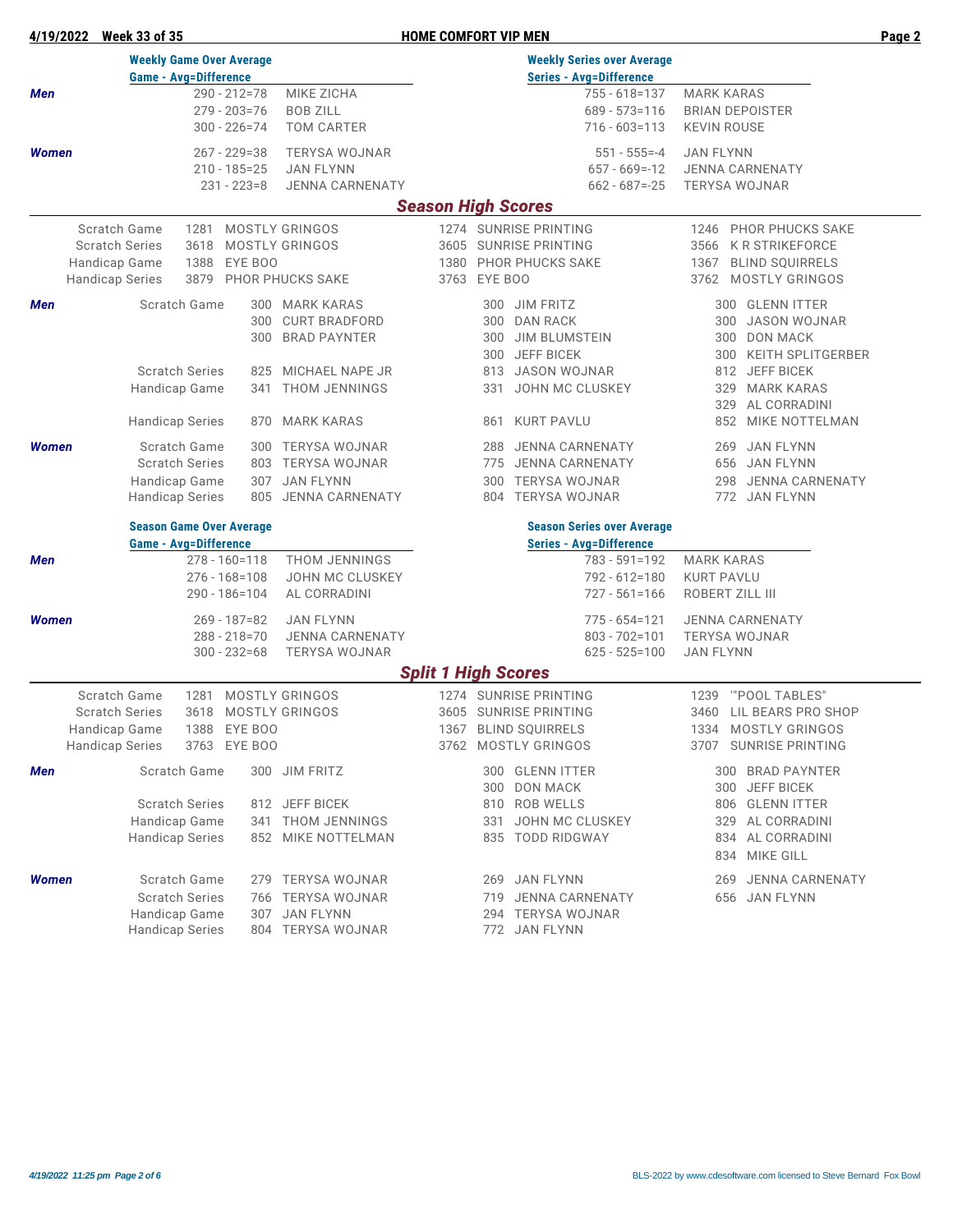| 4/19/2022      | Week 33 of 35                                |              |                   | <b>HOME COMFORT VIP MEN</b> |                  |                             |                            |            |            |            |              | Page 3                      |
|----------------|----------------------------------------------|--------------|-------------------|-----------------------------|------------------|-----------------------------|----------------------------|------------|------------|------------|--------------|-----------------------------|
|                |                                              |              |                   | <b>Team Rosters</b>         |                  |                             |                            |            |            |            |              |                             |
| ID#            | <b>Bowling</b><br><b>Hand</b><br><b>Name</b> |              | <b>Avg HDCP</b>   |                             |                  | <b>To Raise</b><br>$Avg +1$ | <b>To Drop</b><br>$Avg -1$ | $-1 -$     | $-2-$      | $-3-$      | <b>Total</b> | <b>HDCP</b><br><b>Total</b> |
|                | <b>1 - PHOR PHUCKS SAKE</b>                  |              |                   | <b>Pins Gms</b>             |                  |                             |                            |            |            |            |              |                             |
| $\overline{2}$ | <b>DOUG WILDERMAN</b>                        | 169          | 54                | 11184                       | 66               | 546                         | 476                        | 220        | 169        | 178        | 567          | 729                         |
| 5              | <b>MARK KARAS</b>                            | 206          | 21                | 16745                       | 81               | 643                         | 558                        | 269        | 233        | 253        | 755          | 818                         |
| 103            | <b>RICH ANIFER</b>                           | 218          | 10                | 13100                       | 60               | 697                         | 633                        |            |            |            | 0            | $\overline{0}$              |
| 102            | <b>JIM BLUMSTEIN</b>                         | 209          | 18                | 17560                       | 84               | 710                         | 622                        | 236        | 235        | 169        | 640          | 694                         |
| 3              | <b>KURT PAVLU</b>                            | 208          | 19                | 18790                       | 90               | 647                         | 553                        | 149        | 188        | 174        | 511          | 568                         |
| 101            | <b>DANE IRELAND</b>                          | 189          | 36                | 4554                        | 24               | 576                         | 548                        | 188        | 195        | 213        | 596          | 704                         |
| 1              | <b>DAN CZUBA</b>                             | bk165        | 58                | $\overline{0}$              | $\mathbf 0$      |                             |                            |            |            |            | 0            | $\mathbf 0$                 |
| 136            | <b>ART MENSIK</b>                            | 217          | 11                | 7833                        | 36               | 669                         | 629                        |            |            |            | 0            | $\pmb{0}$                   |
| 4              | RON SANGIACOMO                               | <b>bk220</b> | 9                 | $\Omega$                    | 0                |                             |                            |            |            |            | 0            | $\mathbf 0$                 |
|                | <b>2 - WHATEVER AL!</b>                      |              |                   |                             |                  |                             |                            |            |            |            |              |                             |
| 6              | <b>JEFFERSON VYXAY</b>                       | 186          | 39                | 16766                       | 90               | 625                         | 531                        | 180        | 135        | 142        | 457          | 574                         |
| 7              | AL CORRADINI                                 | 193          | 33                | 15070                       | 78               | 644                         | 562                        | 212        | 208        | 165        | 585          | 684                         |
| 8              | <b>ADAM BUDNY</b>                            | 207          | 20                | 18692                       | 90               | 652                         | 558                        | 236        | 157        | 219        | 612          | 672                         |
| 9              | <b>BRAD RADECKI</b>                          | 182          | 43                | 10973                       | 60               | 556                         | 492                        | 189        | 176        | 175        | 540          | 669                         |
| 10             | <b>GIL DIAZ</b>                              | 208          | 19                | 13753                       | 66               | 668                         | 598                        | a198       |            | a198 a198  | 594          | 651                         |
| 104            | <b>RICH FOUSEK</b>                           | 214          | 14                | 3212                        | 15               | 658                         | 639                        |            |            |            | 0            | $\mathbf 0$                 |
| 151            | <b>MARTIN DIAZ</b>                           | 217          | 11                | 1307                        | 6                | 655                         | 645                        |            |            |            | 0            | $\mathbf 0$                 |
| 3 - MOJO 6     |                                              |              |                   |                             |                  |                             |                            |            |            |            |              |                             |
| 11             | <b>TJ RANDALL</b>                            | 191          | 35                | 17212                       | 90               | 644                         | 550                        | 234        | 175        | 140        | 549          | 654                         |
| 15             | <b>TIM WEISHAAR</b>                          | 132          | 88                | 11132                       | 84               | 439                         | 351                        | 176        | 179        | 132        | 487          | 751                         |
| 14             | <b>RAY PHILLIPS</b>                          | 168          | 55                | 15208                       | 90               | 509                         | 415                        | 137        | 157        | 167        | 461          | 626                         |
| 12             | <b>JIM GROTHENDICK</b>                       | 202          | 25                | 18847                       | 93               | 641                         | 544                        | 174        | 193        | 207        | 574          | 649                         |
| 13             | <b>BOB CASEY</b>                             | 205          | 22                | 17892                       | 87               | 648                         | 557                        | 158        | 222        | 226        | 606          | 672                         |
| 105            | <b>RICHARD PETTY</b>                         | 182          | 43                | 2733                        | 15               | 561                         | 542                        |            |            |            | 0            | $\mathbf 0$                 |
|                | <b>4 - WHATEVER WORKS</b>                    |              |                   |                             |                  |                             |                            |            |            |            |              |                             |
| 16             | <b>SCOTT BULIFANT</b>                        | 178          | 46                | 15398                       | 87               | 532                         | 441                        | 158        | 185        | 195        | 538          | 676                         |
| 17             | <b>BRENT HEILIG</b>                          | 201          | 26                | 18487                       | 93               | 617                         | 520                        | 180        | 214        | 211        | 605          | 683                         |
| 18             | <b>JERRY BULIFANT</b>                        | 143          | 78                | 6479                        | 45               | 433                         | 384                        |            |            |            | 0            | $\overline{0}$              |
| 19             | <b>JASON RAYWOOD</b>                         | 198          | 28                | 15491                       | 78               | 628                         | 546                        | 192        | 205        | 166        | 563          | 647                         |
| 20             | <b>KLAUS JENKINS</b>                         | 151          | 71                | 13454                       | 93               | 466                         | 369                        | 136        | 179        | 143        | 458          | 671                         |
| 106            | <b>STEVE BERNARD</b>                         | bk172        | 52                | 1017                        | 6                | 513                         | 503                        |            |            |            | 0            | $\boldsymbol{0}$            |
|                | <b>5 - MOSTLY GRINGOS</b>                    |              |                   |                             |                  |                             |                            |            |            |            |              |                             |
| 21<br>22       | <b>TODD RIDGWAY</b>                          | 218<br>223   | 10                | 19269<br>16728              | 88<br>75         | 660<br>744                  | 568<br>665                 | 220<br>223 | 226<br>222 | 265<br>249 | 711<br>694   | 741<br>712                  |
| 23             | <b>STEVE DESSAUER</b>                        |              | 6                 | 19499                       |                  |                             |                            |            |            |            |              |                             |
|                | ROB MICKOLAYCK<br><b>DON MACK</b>            | 224<br>217   | 5                 | 18897                       | 87               | 751                         | 660                        | 230        | 186<br>267 | 258        | 674<br>759   | 689                         |
| 108<br>148     | <b>JACOB HUBBS</b>                           | 236          | 11<br>$\mathbf 0$ | 2129                        | 87<br>9          | 723<br>715                  | 632<br>702                 | 258        |            | 234        | 0            | 792<br>$\mathbf 0$          |
| 25             | <b>EDGAR BURGOS</b>                          | 235          | 0                 | 9891                        | 42               | 729                         | 683                        | 194        | 269        | 243        | 706          | 706                         |
| 135            | <b>JOHN ATTIG</b>                            | 191          | 35                | 6268                        | 33               | 572                         | 535                        |            |            |            |              | 0                           |
| 149            | <b>IAN RIDGWAY</b>                           | 199          | 27                | 597                         | 3                | 603                         | 596                        |            |            |            | 0<br>0       | $\mathbf 0$                 |
| 24             | <b>JOEY REID</b>                             | 221          | 8                 | 1881                        | 9                | 639                         | 626                        |            |            |            | 0            | 0                           |
|                | 6 - "POOL TABLES"                            |              |                   |                             |                  |                             |                            |            |            |            |              |                             |
| 26             | <b>JIM BRANDT</b>                            | 210          | 18                | 17032                       | 81               | 692                         | 607                        | 276        | 257        | 201        | 734          | 788                         |
| 27             | ED MC CREEDY                                 | 211          | 17                | 17145                       | 81               | 663                         | 578                        | 241        | 187        | 185        | 613          | 664                         |
| 28             | JOE MOLARO                                   | 202          | 25                | 18855                       | 93               | 633                         | 536                        | 187        | 192        | 189        | 568          | 643                         |
| 30             | <b>GLENN ITTER</b>                           | 225          | 4                 | 21694                       | 96               | 680                         | 580                        |            |            |            | 0            | 0                           |
| 29             | <b>JIM FRITZ</b>                             | 238          | 0                 | 22924                       | 96               | 737                         | 637                        | 277        | 246        | 246        | 769          | 769                         |
| 109            | <b>TOM SIMS</b>                              | 230          | 0                 | 6213                        | 27               | 717                         | 686                        | 218        | 203        | 220        | 641          | 641                         |
| 110            | <b>JASON DEMAS</b>                           | <b>bk208</b> | 19                | 0                           | 0                |                             |                            |            |            |            | 0            | 0                           |
| 111            | <b>KRIS GRZENIA</b>                          | <b>bk238</b> | $\overline{0}$    | 0                           | $\boldsymbol{0}$ |                             |                            |            |            |            | 0            | 0                           |
|                |                                              |              |                   |                             |                  |                             |                            |            |            |            |              |                             |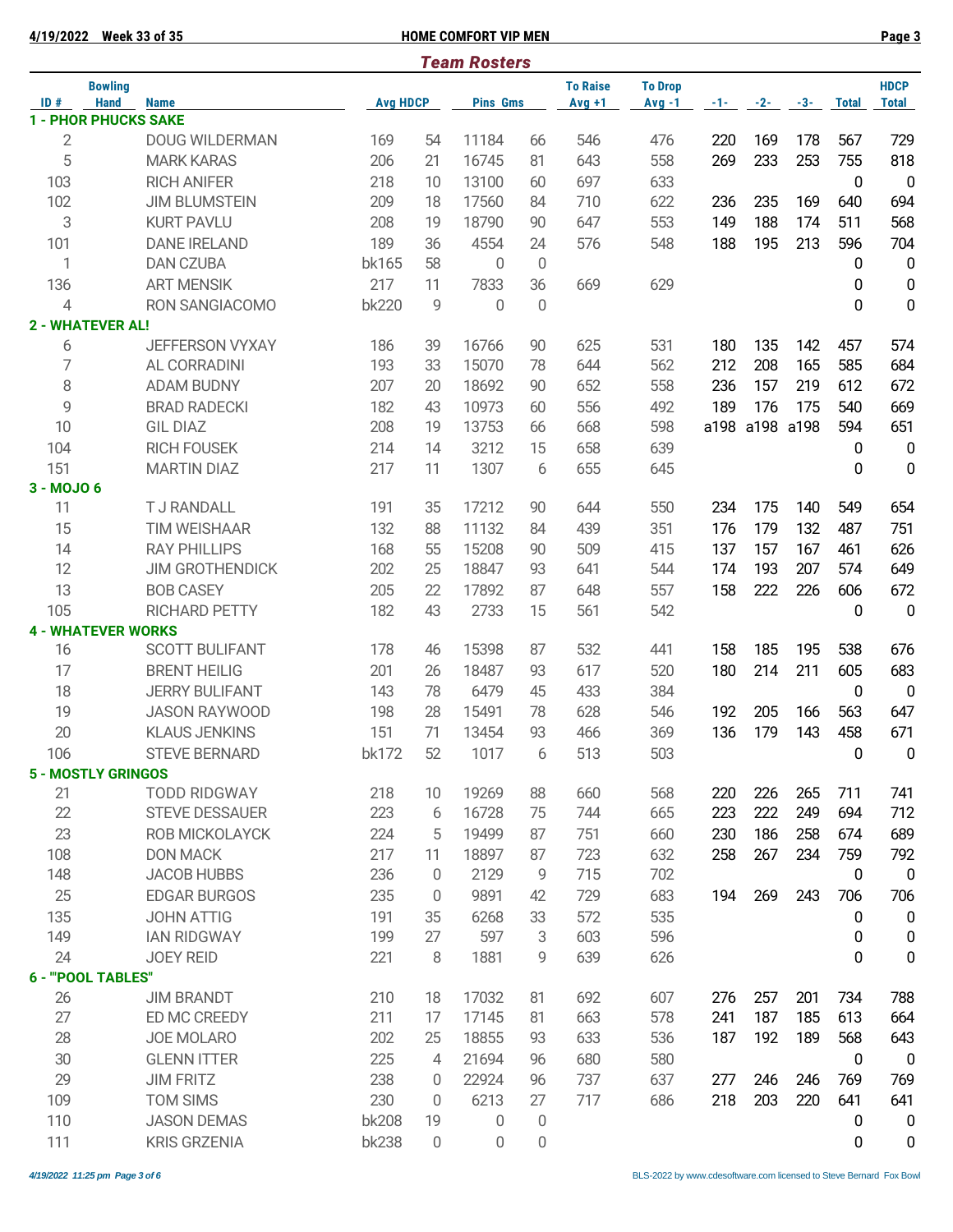|     | 4/19/2022 Week 33 of 35     |                                |                 |                     | <b>HOME COMFORT VIP MEN</b> |        |                 |                |     |               |       |                  | Page 4           |
|-----|-----------------------------|--------------------------------|-----------------|---------------------|-----------------------------|--------|-----------------|----------------|-----|---------------|-------|------------------|------------------|
|     | <b>Bowling</b>              |                                |                 |                     |                             |        | <b>To Raise</b> | <b>To Drop</b> |     |               |       |                  | <b>HDCP</b>      |
| ID# | <b>Hand</b>                 | <b>Name</b>                    | <b>Avg HDCP</b> |                     | <b>Pins Gms</b>             |        | $Avg +1$        | $Avg -1$       |     | $-1$ - $-2$ - | $-3-$ | <b>Total</b>     | <b>Total</b>     |
|     | <b>7 - SUNRISE PRINTING</b> |                                |                 |                     |                             |        |                 |                |     |               |       |                  |                  |
| 31  |                             | <b>CURT BRADFORD</b>           | 224             | 5                   | 19531                       | 87     | 719             | 628            | 245 | 224           | 232   | 701              | 716              |
| 32  |                             | <b>MIKE GILL</b>               | 219             | 9                   | 13418                       | 61     | 662             | 597            | 215 | 203           | 268   | 686              | 713              |
| 33  |                             | <b>DOUG ROETHLISBERGER</b>     | 207             | 20                  | 18054                       | 87     | 666             | 575            | 157 | 216           | 210   | 583              | 643              |
| 34  |                             | ANDY JOHNSON                   | 223             | 6                   | 20131                       | 90     | 701             | 607            | 238 | 199           | 199   | 636              | 654              |
| 35  |                             | <b>TOM CARTER</b>              | 226             | 3                   | 19960                       | 88     | 697             | 605            | 300 | 258           | 224   | 782              | 791              |
| 112 |                             | <b>JOHN BRADFORD</b>           | 235             | 0                   | 11655                       | 50     | 747             | 693            |     |               |       | 0                | $\mathbf 0$      |
| 113 |                             | <b>MIKE REISKIS</b>            | <b>bk231</b>    | $\overline{0}$      | $\overline{0}$              | 0      |                 |                |     |               |       | 0                | $\mathbf 0$      |
| 114 |                             | <b>JASON RICCI</b>             | <b>bk198</b>    | 28                  | 611                         | 3      | 613             | 606            |     |               |       | 0                | $\mathbf 0$      |
|     | <b>8 - BLIND SQUIRRELS</b>  |                                |                 |                     |                             |        |                 |                |     |               |       |                  |                  |
| 36  |                             | ADAM JOHNSON                   | 173             | 51                  | 15628                       | 90     | 554             | 460            | 162 | 181           | 131   | 474              | 627              |
| 37  |                             | <b>GEORGE JOHNSON</b>          | 191             | 35                  | 6955                        | 39     | 563             | 520            |     |               |       | $\mathbf{0}$     | $\overline{0}$   |
| 38  |                             | <b>DAN RACK</b>                | 207             | 20                  | 17446                       | 84     | 650             | 562            | 214 | 209           | 223   | 646              | 706              |
| 39  |                             | <b>JEFF JOHNSON</b>            | 197             | 29                  | 13017                       | 66     | 645             | 575            | 174 | 172           | 126   | 472              | 559              |
| 115 |                             | <b>BILLY LASTER</b>            | 203             | 24                  | 16465                       | 81     | 671             | 586            | 237 | 226           | 174   | 637              | 709              |
| 40  |                             | <b>PAUL RACK</b>               | 181             | 44                  | 8145                        | 45     | 591             | 542            | 221 | 186           | 168   | 575              | 707              |
| 116 |                             | <b>BRENT GATZ</b>              | <b>bk225</b>    | $\overline{4}$      | $\Omega$                    | 0      |                 |                |     |               |       | 0                | $\mathbf 0$      |
| 152 |                             | <b>JAY DALLAGLIO</b>           | 195             | 31                  | 1172                        | 6      | 592             | 582            |     |               |       | $\mathbf{0}$     | $\mathbf 0$      |
|     | <b>9 - K R STRIKEFORCE</b>  |                                |                 |                     |                             |        |                 |                |     |               |       |                  |                  |
| 41  |                             | MIKE ZICHA                     | 212             | 16                  | 20434                       | 96     | 653             | 553            | 199 | 290           | 236   | 725              | 773              |
| 140 |                             | <b>JENNA CARNENATY</b>         | 223             | 6                   | 4700                        | 21     | 676             | 651            | 231 | 220           | 206   | 657              | 675              |
| 43  |                             | <b>MIKE NAPE</b>               | 221             | 8                   | 19272                       | 87     | 708             | 617            | 247 | 280           | 190   | 717              | 741              |
| 44  |                             | <b>MICHAEL NAPE JR</b>         | 220             | 9                   | 19216                       | 87     | 674             | 583            |     |               |       | 0                | $\mathbf 0$      |
| 45  |                             | <b>ROB WELLS</b>               | 234             | $\overline{0}$      | 14053                       | 60     | 752             | 688            | 234 | 221           | 199   | 654              | 654              |
| 118 |                             | <b>RICH EDWARDS</b>            | 200             | 27                  | 4802                        | 24     | 625             | 597            |     |               |       | 0                | $\mathbf 0$      |
| 119 |                             | <b>ROB HENRY</b>               | 214             | 14                  | 5699                        | 27     | 661             | 630            |     |               |       | 0                | $\mathbf 0$      |
| 155 |                             | <b>DAMON HORST</b>             | <b>bk218</b>    | 10                  | 630                         | 3      | 636             | 629            |     |               |       | 0                | $\pmb{0}$        |
| 117 |                             | <b>GREGG ZICHA</b>             | <b>bk242</b>    | $\overline{0}$      | 1433                        | 6      | 718             | 708            |     |               |       | $\Omega$         | $\mathbf 0$      |
|     |                             | <b>10 - LIL BEARS PRO SHOP</b> |                 |                     |                             |        |                 |                |     |               |       |                  |                  |
| 50  |                             | <b>MATT BARKER</b>             | 218             | 10                  | 19934                       | 93     | 706             | 609            | 246 | 233           | 174   | 653              | 683              |
| 49  |                             | <b>BOBBY PEZZULO</b>           | 218             | 10                  | 20348                       | 93     | 676             | 579            | 257 | 247           | 221   | 725              | 755              |
| 121 |                             | <b>WILLIAM RODRIGUEZ</b>       | 240             | $\mathsf{O}\xspace$ | 7206                        | $30\,$ | 747             | 713            |     |               |       | $\pmb{0}$        | $\mathbf 0$      |
| 47  |                             | <b>TERYSA WOJNAR</b>           | 229             | 0                   | 22063                       | 96     | 707             | 607            | 191 | 267           | 204   | 662              | 662              |
| 46  |                             | <b>JASON WOJNAR</b>            | 228             | 1                   | 19200                       | 84     | 723             | 635            | 217 | 258           | 223   | 698              | 701              |
| 120 |                             | <b>KERRY CZARNECKI</b>         | 224             | 5                   | 3362                        | 15     | 688             | 669            |     |               |       | $\boldsymbol{0}$ | $\overline{0}$   |
| 48  |                             | <b>VINCE NICPON</b>            | 207             | 20                  | 11820                       | 57     | 660             | 599            | 218 | 184           | 246   | 648              | 708              |
| 154 |                             | <b>MIKE WHITTEN</b>            | 236             | $\overline{0}$      | 2834                        | 12     | 721             | 705            |     |               |       | 0                | $\overline{0}$   |
|     | 11 - TEAM HUGE              |                                |                 |                     |                             |        |                 |                |     |               |       |                  |                  |
| 51  |                             | <b>ANTHONY CHAU</b>            | 152             | 70                  | 14604                       | 96     | 543             | 443            | 147 | 198           | 151   | 496              | 706              |
| 53  |                             | <b>RYAN HICKS</b>              | 189             | 36                  | 17656                       | 93     | 584             | 487            | 167 | 234           | 211   | 612              | 720              |
| 54  |                             | <b>RICH HICKS</b>              | 206             | 21                  | 17332                       | 84     | 677             | 589            | 151 | 206           | 192   | 549              | 612              |
| 55  |                             | <b>SEAN NEARY</b>              | 148             | 73                  | 12928                       | 87     | 482             | 391            | 160 | 163           | 123   | 446              | 665              |
| 122 |                             | <b>RICH HURLEY</b>             | 192             | 34                  | 16749                       | 87     | 621             | 530            | 255 | 172           | 159   | 586              | 688              |
| 123 |                             | <b>DAN KOZIOL</b>              | 127             | 92                  | 382                         | 3      | 386             | 379            |     |               |       | 0                | $\mathbf 0$      |
|     |                             |                                |                 |                     |                             |        |                 |                |     |               |       |                  |                  |
| 124 |                             | <b>ABRAN MORGAN</b>            | 194             | 32                  | 3492                        | 18     | 603             | 581            |     |               |       | 0                | $\pmb{0}$        |
| 52  |                             | <b>JOHN KLEINE</b>             | bk193           | 33                  | $\theta$                    | 0      |                 |                |     |               |       | 0                | $\boldsymbol{0}$ |
| 156 |                             | <b>JOHN STIPABURA</b>          | 181             | 44                  | 544                         | 3      | 548             | 541            |     |               |       | 0                | $\mathbf 0$      |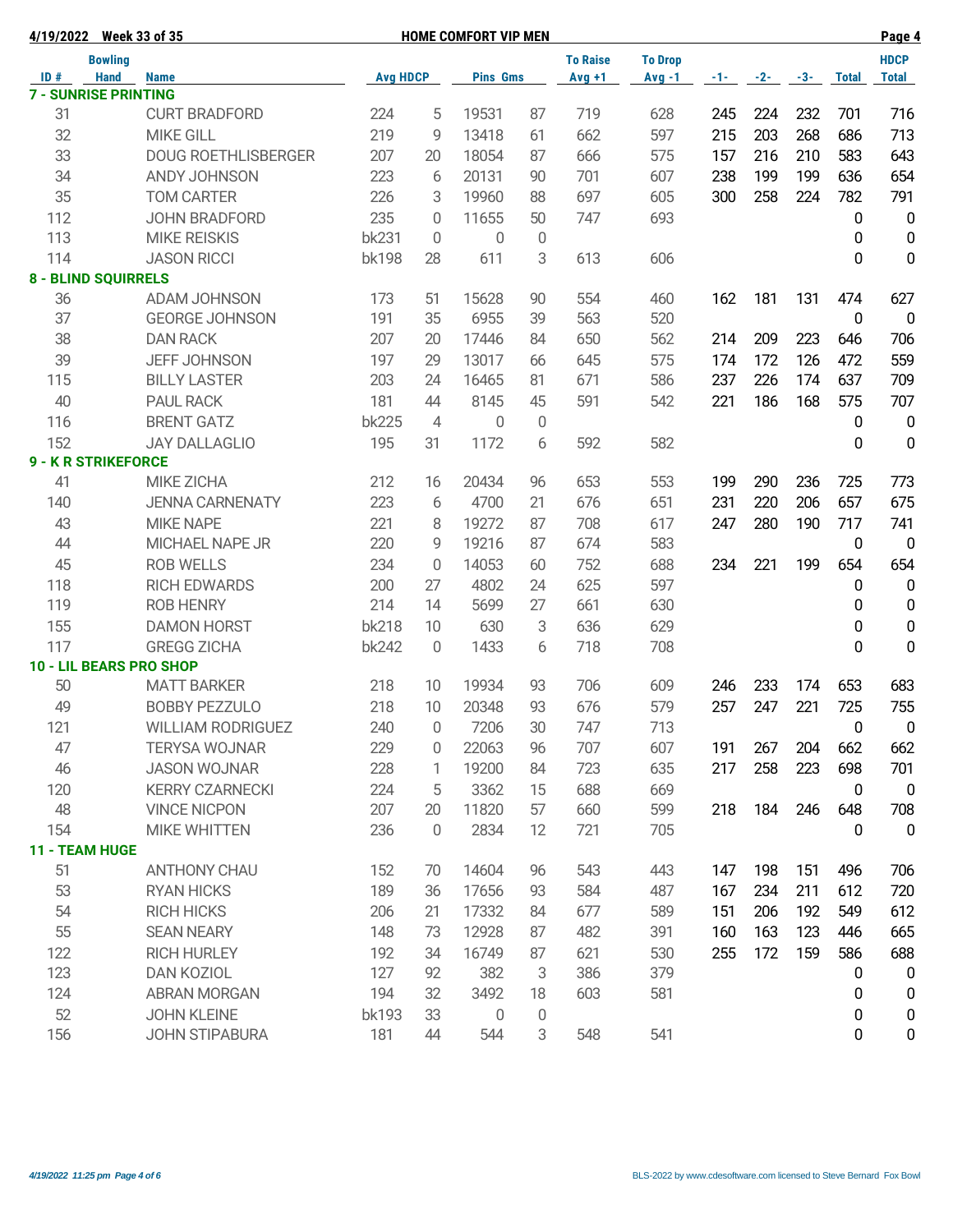| 4/19/2022 Week 33 of 35          |                          |                 | <b>HOME COMFORT VIP MEN</b> |                 |    | Page 5          |                |       |       |       |              |                  |
|----------------------------------|--------------------------|-----------------|-----------------------------|-----------------|----|-----------------|----------------|-------|-------|-------|--------------|------------------|
| <b>Bowling</b>                   |                          |                 |                             |                 |    | <b>To Raise</b> | <b>To Drop</b> |       |       |       |              | <b>HDCP</b>      |
| <b>Hand</b><br>ID#               | <b>Name</b>              | <b>Avg HDCP</b> |                             | <b>Pins Gms</b> |    | $Avg +1$        | $Avg -1$       | $-1-$ | $-2-$ | $-3-$ | <b>Total</b> | <b>Total</b>     |
| 12 - B.A.S.S.                    |                          |                 |                             |                 |    |                 |                |       |       |       |              |                  |
| 58                               | <b>BOB ZILL</b>          | 203             | 24                          | 19563           | 96 | 633             | 533            | 221   | 279   | 208   | 708          | 780              |
| 57                               | ROBERT ZILL III          | 189             | 36                          | 15911           | 84 | 619             | 531            | 189   | 171   | 257   | 617          | 725              |
| 60                               | JOHN MC CLUSKEY          | 166             | 57                          | 11521           | 69 | 503             | 430            | 171   | 133   | 124   | 428          | 599              |
| 125                              | <b>MIKE MCCLUSKEY</b>    | 188             | 37                          | 11304           | 60 | 603             | 539            | 195   | 201   | 183   | 579          | 690              |
| 59                               | <b>TORREY THOMPSON</b>   | 204             | 23                          | 6757            | 33 | 623             | 586            |       |       |       | $\mathbf 0$  | $\overline{0}$   |
| 56                               | <b>WILL KRONKE</b>       | 202             | 25                          | 16414           | 81 | 638             | 553            | 182   | 198   | 150   | 530          | 605              |
| <b>13 - QWMF</b>                 |                          |                 |                             |                 |    |                 |                |       |       |       |              |                  |
| 126                              | <b>BRIAN DEPOISTER</b>   | 191             | 35                          | 16118           | 84 | 586             | 498            | 238   | 213   | 238   | 689          | 794              |
| 62                               | PAT POLZIN               | 217             | 11                          | 20243           | 93 | 685             | 588            | 255   | 259   | 181   | 695          | 728              |
| 127                              | <b>QUINN COOPERMAN</b>   | 203             | 24                          | 17110           | 84 | 638             | 550            | 192   | 200   | 201   | 593          | 665              |
| 63                               | MIKE CALLHAM             | 215             | 13                          | 20640           | 96 | 744             | 644            | 269   | 241   | 199   | 709          | 748              |
|                                  |                          |                 |                             |                 |    |                 |                |       |       |       |              |                  |
| 65                               | <b>JOHN POLZIN</b>       | 215             | 13                          | 16835           | 78 | 661             | 579            | 224   | 177   | 148   | 549          | 588              |
| 61                               | <b>KYLE AHLSTROM</b>     | 207             | 20                          | 4351            | 21 | 641             | 616            |       |       |       | 0            | $\mathbf 0$      |
| 64                               | <b>GREG AHLSTROM</b>     | <b>bk222</b>    | $\overline{7}$              | $\mathbf{0}$    | 0  |                 |                |       |       |       | 0            | $\mathbf 0$      |
| <b>14 - HOME COMFORT SYSTEMS</b> |                          |                 |                             |                 |    |                 |                |       |       |       |              |                  |
| 66                               | <b>STEVE BILICA</b>      | 200             | 27                          | 17452           | 87 | 638             | 547            | 178   | 196   | 184   | 558          | 639              |
| 128                              | <b>MIKE BILICA</b>       | 190             | 36                          | 8842            | 48 | 593             | 541            | 182   | 174   | 190   | 546          | 654              |
| 68                               | <b>JASON MINER</b>       | 209             | 18                          | 18840           | 90 | 690             | 596            | 161   | 168   | 243   | 572          | 626              |
| 67                               | <b>DICK MINER</b>        | 211             | 17                          | 20326           | 96 | 662             | 562            | 235   | 176   | 173   | 584          | 635              |
| 70                               | <b>ADAM LANDRY</b>       | 217             | 11                          | 20203           | 93 | 725             | 628            | 233   | 248   | 184   | 665          | 698              |
| 69                               | <b>BRAD PAYNTER</b>      | 220             | 9                           | 4631            | 21 | 673             | 648            |       |       |       | 0            | $\mathbf 0$      |
| <b>15 - WHERES OUR GLASSES</b>   |                          |                 |                             |                 |    |                 |                |       |       |       |              |                  |
| 74                               | <b>WILLIE GRANT</b>      | 186             | 39                          | 17922           | 96 | 591             | 491            | 148   | 192   | 169   | 509          | 626              |
| 75                               | <b>BILL APOSTOL</b>      | 176             | 48                          | 16899           | 96 | 624             | 524            | 135   | 202   | 214   | 551          | 695              |
| 129                              | <b>JEFF BICEK</b>        | 223             | 6                           | 17236           | 78 | 665             | 583            | 237   | 246   | 228   | 711          | 729              |
| 72                               | DAN ALVARADO             | 177             | 47                          | 15404           | 90 | 592             | 498            | 190   | 212   | 159   | 561          | 702              |
| 73                               | <b>BILL MCSHANE</b>      | 204             | 23                          | 16468           | 81 | 668             | 583            | 169   | 233   | 214   | 616          | 685              |
| 150                              | <b>TOM FERGUSON</b>      | 179             | 45                          | 2156            | 12 | 544             | 528            |       |       |       | 0            | $\boldsymbol{0}$ |
| 71                               | <b>DICK WEILAND</b>      | 166             | 57                          | 3005            | 18 | 502             | 480            |       |       |       | 0            | 0                |
| <b>16 - SWEET RELEASE</b>        |                          |                 |                             |                 |    |                 |                |       |       |       |              |                  |
|                                  |                          |                 |                             |                 |    | 529             |                |       | 221   |       | 586          |                  |
| 76                               | <b>DAN MCGUIRE</b>       | 175             | 49                          | 14255           | 81 |                 | 444            | 201   |       | 164   |              | 733              |
| 77                               | SETH GONZALEZ            | 124             | 95                          | 10050           | 81 | 450             | 365            | 123   | 145   | 102   | 370          | 655              |
| 78                               | <b>CHRIS CZIRAKY</b>     | 199             | 27                          | 18563           | 93 | 637             | 540            | 168   | 207   | 224   | 599          | 680              |
| 79                               | MIKE NOTTELMAN           | 190             | 36                          | 15403           | 81 | 641             | 556            | 197   | 215   | 199   | 611          | 719              |
| 80                               | MIGUEL AGUILAR           | 131             | 89                          | 3933            | 30 | 423             | 389            |       |       |       | 0            | $\overline{0}$   |
| 142                              | BRYAN ANZELMO            | 144             | 77                          | 8681            | 60 | 454             | 390            | 158   | 181   | 129   | 468          | 699              |
| <b>17 - EYE BOO</b>              |                          |                 |                             |                 |    |                 |                |       |       |       |              |                  |
| 144                              | <b>KEITH SPLITGERBER</b> | 208             | 19                          | 1878            | 9  | 630             | 617            |       |       |       | 0            | $\boldsymbol{0}$ |
| 81                               | <b>JIM BARNACLE</b>      | 189             | 36                          | 17662           | 93 | 578             | 481            | 155   | 193   | 187   | 535          | 643              |
| 82                               | <b>JAN FLYNN</b>         | 185             | 40                          | 16721           | 90 | 577             | 483            | 167   | 210   | 174   | 551          | 671              |
| 83                               | <b>KEN FLYNN</b>         | 186             | 39                          | 16222           | 87 | 608             | 517            | 147   | 205   | 257   | 609          | 726              |
| 85                               | <b>DANNY QUINN</b>       | 201             | 26                          | 17391           | 87 | 609             | 518            | 190   | 191   | 173   | 554          | 632              |
| 131                              | <b>THOM JENNINGS</b>     | 165             | 58                          | 14904           | 90 | 534             | 440            | 182   | 183   | 164   | 529          | 703              |
| 84                               | DREW ENGER               | 206             | 21                          | 1832            | 9  | 616             | 603            |       |       |       | 0            | $\mathbf 0$      |
| 18 - KEY LAGRO                   |                          |                 |                             |                 |    |                 |                |       |       |       |              |                  |
| 86                               | <b>JEFF LAGRO</b>        | 179             | 45                          | 15415           | 86 | 605             | 515            | 170   | 205   | 145   | 520          | 655              |
| 87                               | <b>LONNIE WILLIAMS</b>   | 192             | 34                          | 18522           | 96 | 585             | 485            | 201   | 224   | 156   | 581          | 683              |
| 88                               | <b>MATTHEW MAGER</b>     | 199             | 27                          | 16188           | 81 | 612             | 527            | 193   | 182   | 172   | 547          | 628              |
| 89                               | <b>BRYAN HOLLOWAY</b>    | 207             | 20                          | 18063           | 87 | 657             | 566            | 207   | 201   | 218   | 626          | 686              |
|                                  |                          |                 |                             |                 |    |                 |                |       |       |       |              |                  |
| 90                               | <b>DAN HACKER</b>        | 162             | 61                          | 11625           | 72 | 525             | 449            |       |       |       | $\mathbf 0$  | $\mathbf 0$      |
| 132                              | <b>MATT TAGNEY</b>       | 204             | 23                          | 9190            | 45 | 650             | 601            | 215   | 210   | 246   | 671          | 740              |
| 133                              | <b>JD BATTLES</b>        | 159             | 63                          | 1360            | 9  | 464             | 451            |       |       |       | 0            | $\pmb{0}$        |